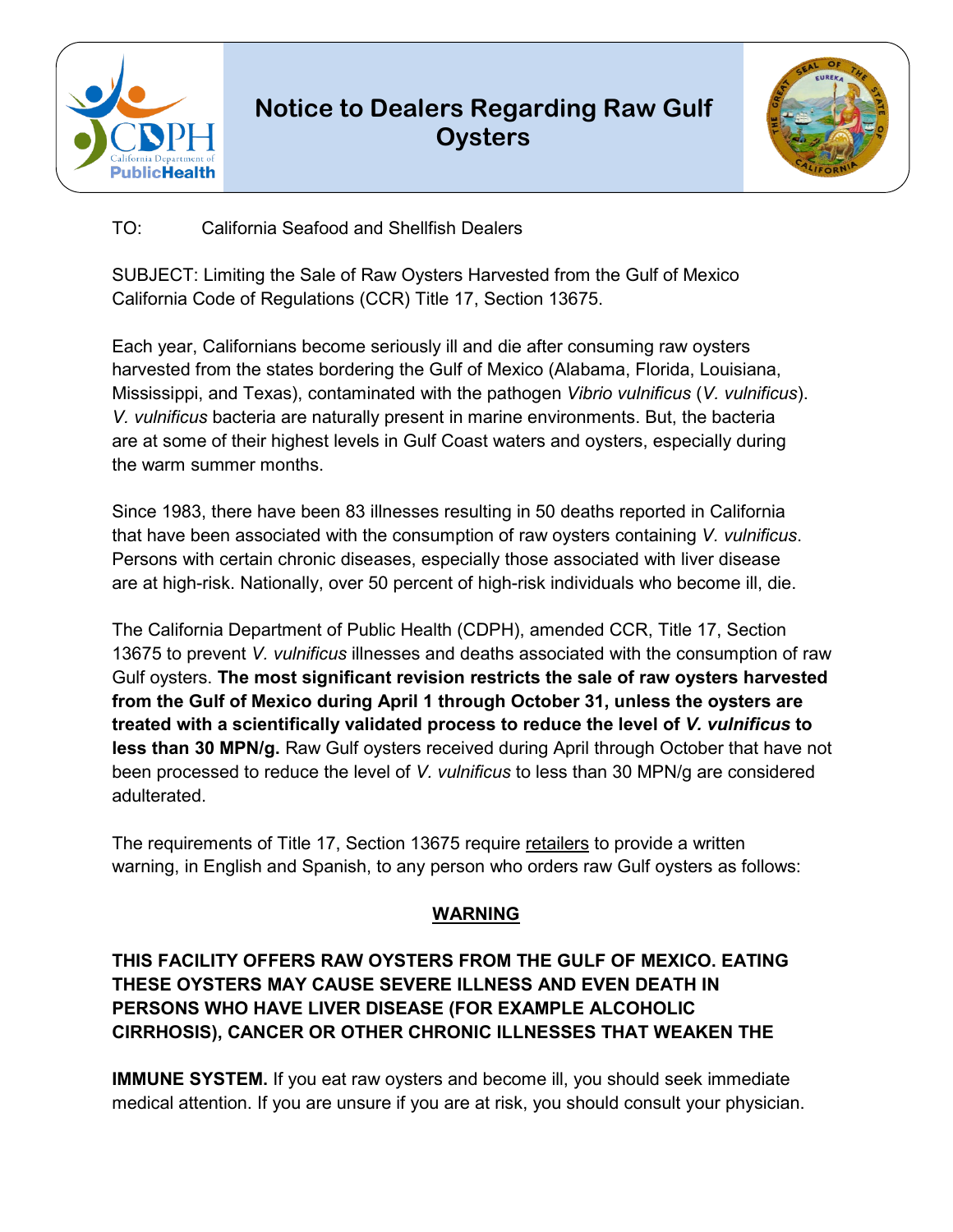## **AVISO IMPORTANTE**

 **ENFERMEDADES CRONICAS QUE DEBILITAN EL SISTEMA INMUNOLOGICO.** Si **ESTA FACILIDAD OFRECE OSTRAS CRUDAS DEL GOLFO DE MEXICO. A COMER ESTAS OSTRAS CRUDAS PUEDEN CAUSAR UNA ENFERMEDAD GRAVE Y HASTA LA MUERTA EN LAS PERSONAS QUE PADECEN DE ENFERMEDADES DEL HIGADO (POR EJEMPLO, CIRROSIS ALCOHOLICA), CANCER U OTRAS**  usted come ostras crudas y se enferma, debe buscar atencion medica inmediatamente. Si usted cree estar en peligro, debe consultar a un medico."

The requirements of Title 17, Section 13675 requires dealers to:

- 1. Only accept raw shellfish that bears a label or tag that declares a statement of origin (e.g. "Harvested in (State)"). This provision allows Gulf Coast oyster dealers to place a geographical statement of origin (e.g. "Product of the Gulf of Mexico").
- 2. Only accept raw shellstock that bears a label or tag stating 1) the date of harvest, 2) the harvest area, and 3) certificate number established by the state shellfish control authority.
- 3. Only accept shucked and half-shell oysters that bear a label or tag stating 1) the sell-by-date, date-shucked, date-packed or other similar date; and 2) the certificate number of the harvester or dealer. This provision requires containers of raw shucked or half-shell Gulf oysters to bear a label declaring the harvest date. However, this requirement is satisfied if the harvest date is supplied on an invoice accompanying each shipment.
- 4. Only accept raw, fresh-shucked oysters that have a tag or label stating they be cooked before eating.
- 5. Refuse to accept raw, fresh or frozen, shellstock, half-shell or shucked Gulf Coast oysters harvested from April 1 through October 31 unless:
	- (a) The oysters have been treated by an approved method shown to reduce the level of *V. vulnificus* to less than 30 MPN/g.
	- (b) Their container bears a label or tag that clearly and prominently states "PROCESSED TO REDUCE *VIBRIO VULNIFICUS* TO NON-DETECTABLE LEVELS", and
	- Public Health to the dealer. (c) The retailer and dealer have on-site and available for inspection a copy of the current letter of verification of the process used to reduce the level of *V. vulnificus* to less than 30 MPN/g issued by the California Department of

These provisions also allow dealers who process Gulf oysters with an opportunity to receive verification by the department that the oysters supplied by the dealer are subjected to an oyster treatment process. A dealer who has received a letter of